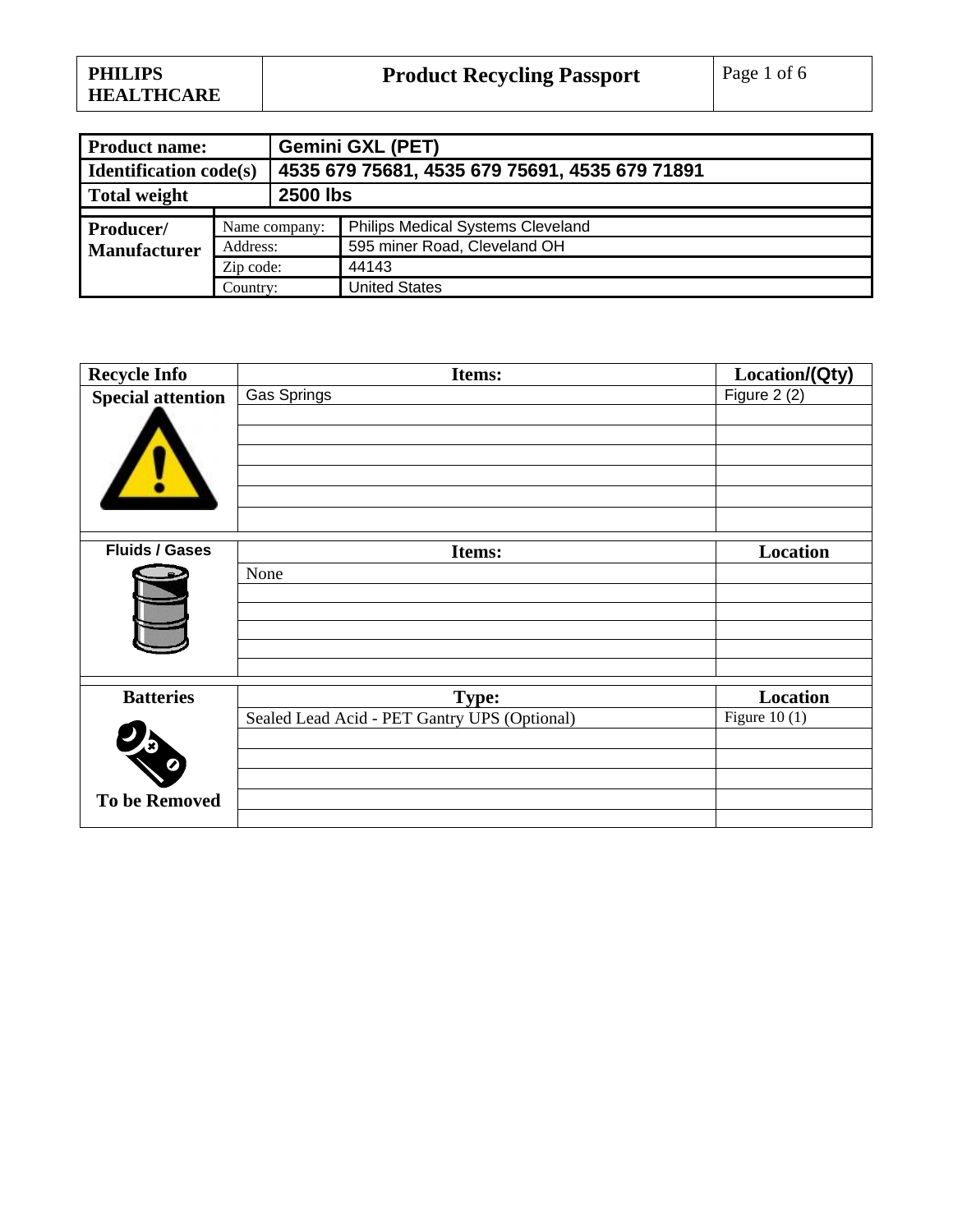| <b>Hazardous</b>     | <b>Substances:</b>                                            | Location/(Qty) |
|----------------------|---------------------------------------------------------------|----------------|
|                      | Lead (Pb) – Front Inner Ring                                  | Figure $1(1)$  |
|                      | Lead (Pb) – Front Outer Ring                                  | Figure 1 $(1)$ |
|                      | Lead (Pb) - Rear Inner Ring                                   | Figure $1(1)$  |
|                      | Lead (Pb) – Rear Outer Ring                                   | Figure $1(1)$  |
|                      | Lead (Pb) – IVS                                               | Figure 1 $(1)$ |
|                      | 12V Power Supplies                                            | Figure $3(2)$  |
| <b>To be Removed</b> | Printed Circuit Board Assembly(PCBA) (Pb)                     | Figure 4 $(3)$ |
|                      | Printed Circuit Board Assembly(PCBA) (Pb) - (inside           | Figure 5 (12)  |
|                      | Cardcage)                                                     |                |
|                      | <b>Switching Power Supply</b>                                 | Figure $5(1)$  |
|                      | Printed Circuit Board Assembly(PCBA) (Pb) - Power Supply      | Figure $5(1)$  |
|                      | Power Supply                                                  | Figure $5(1)$  |
|                      | Printed Circuit Board Assembly(PCBA) (Pb) - Power Supply      | Figure $5(1)$  |
|                      | Computer                                                      | Figure $6(1)$  |
|                      | Power Supply                                                  | Figure $7(1)$  |
|                      | <b>Control Panel</b>                                          | Figure 8 $(3)$ |
|                      | Printed Circuit Board Assembly(PCBA) (Pb) - PMTs (inside      | Figure 9 (420) |
|                      | Detector)                                                     |                |
|                      | Printed Circuit Board Assembly(PCBA) (Pb) - (inside Detector) | Figure $9(7)$  |
|                      | Printed Circuit Board Assembly(PCBA) (Pb)                     | Figure $9(7)$  |
|                      | Transformer                                                   | Figure $9(1)$  |
|                      | Printed Circuit Board Assembly(PCBA) (Pb) - Transformer       | Figure $9(1)$  |
|                      | Printed Circuit Board Assembly (PCBA) (Pb) - PET Gantry       | Figure 10 (1)  |
|                      | <b>UPS (Optional)</b>                                         |                |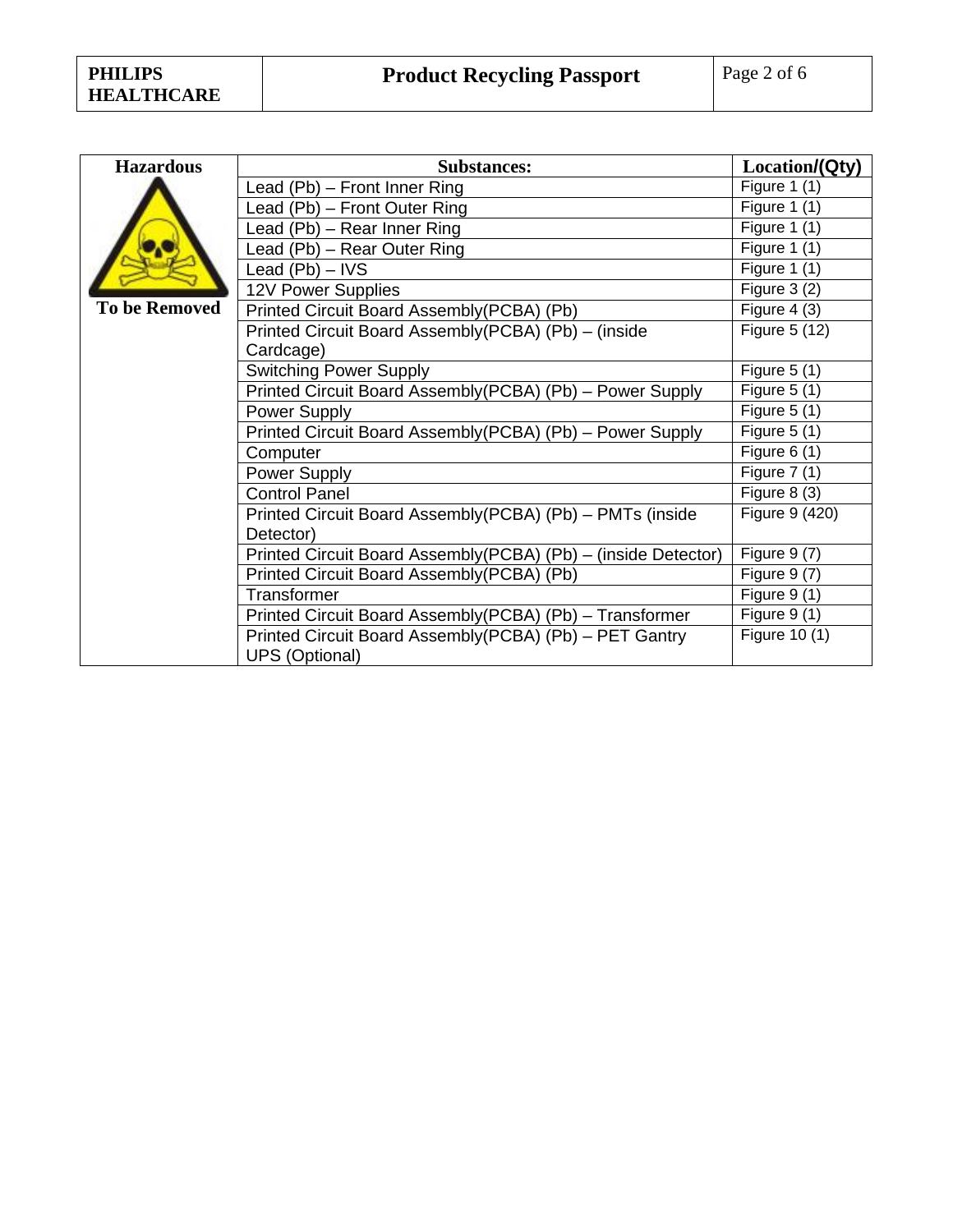

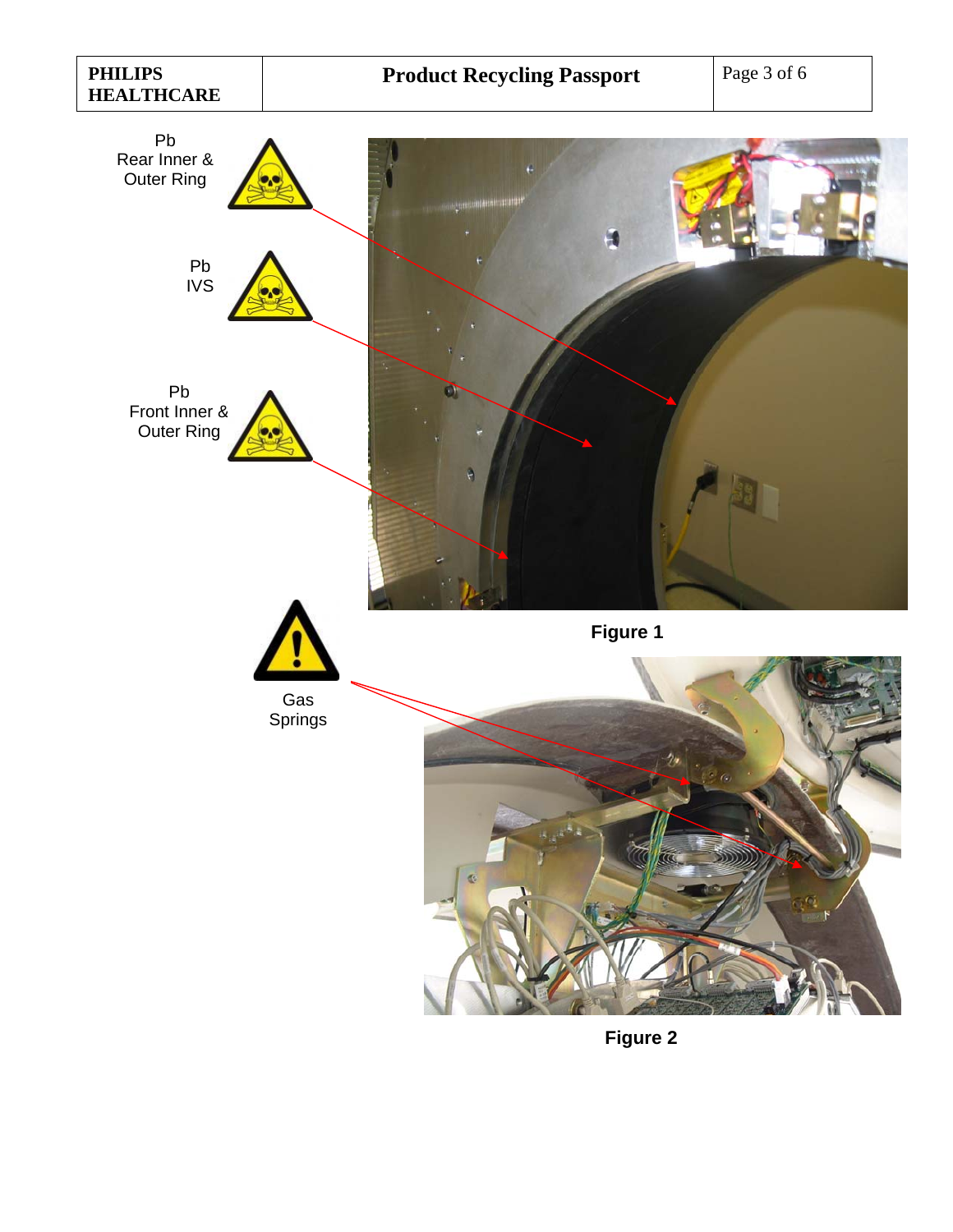## **PHILIPS HEALTHCARE**

## **Product Recycling Passport** Page 4 of 6



**Computer** 

Pb PCBA Power Supply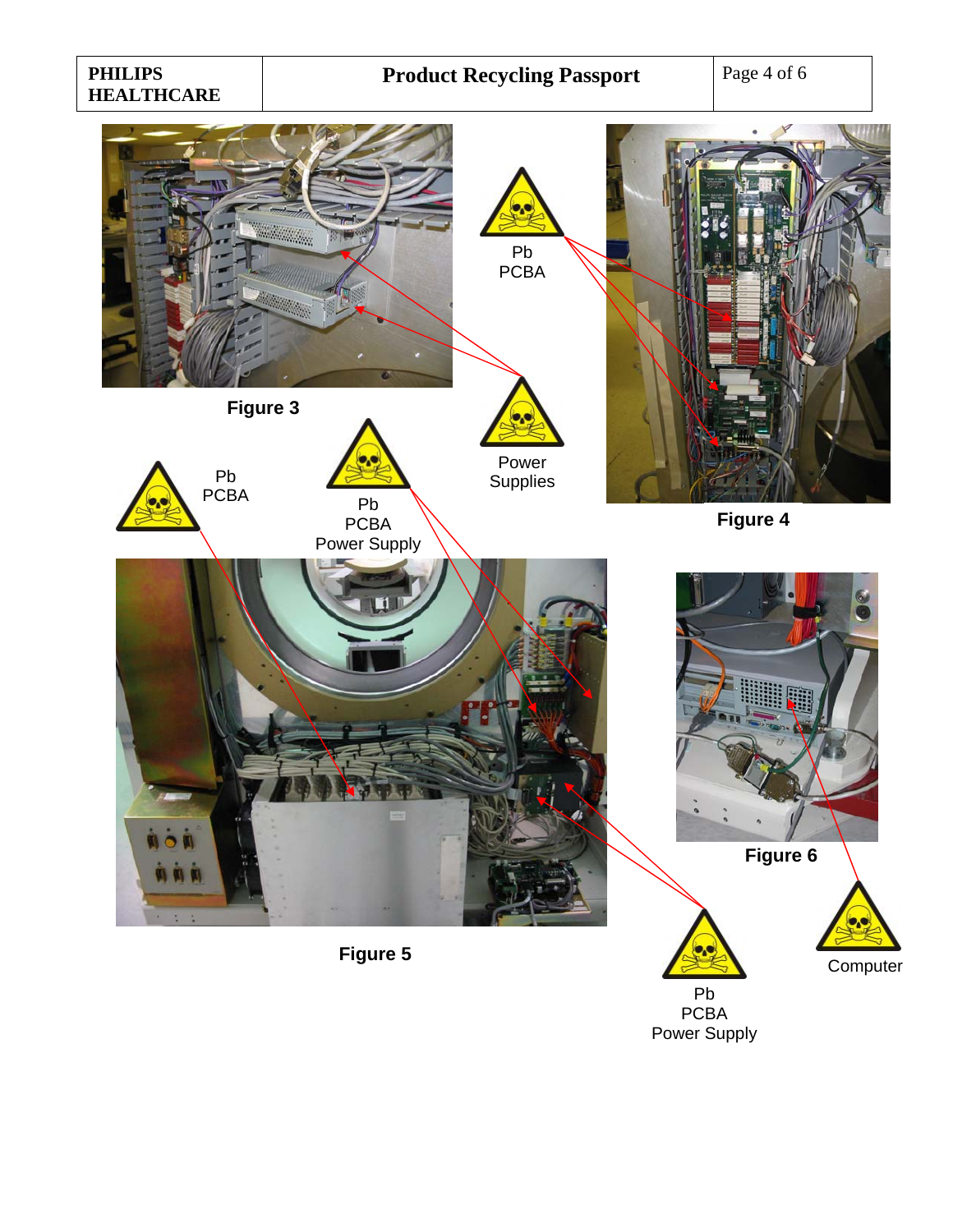

**Figure 9**